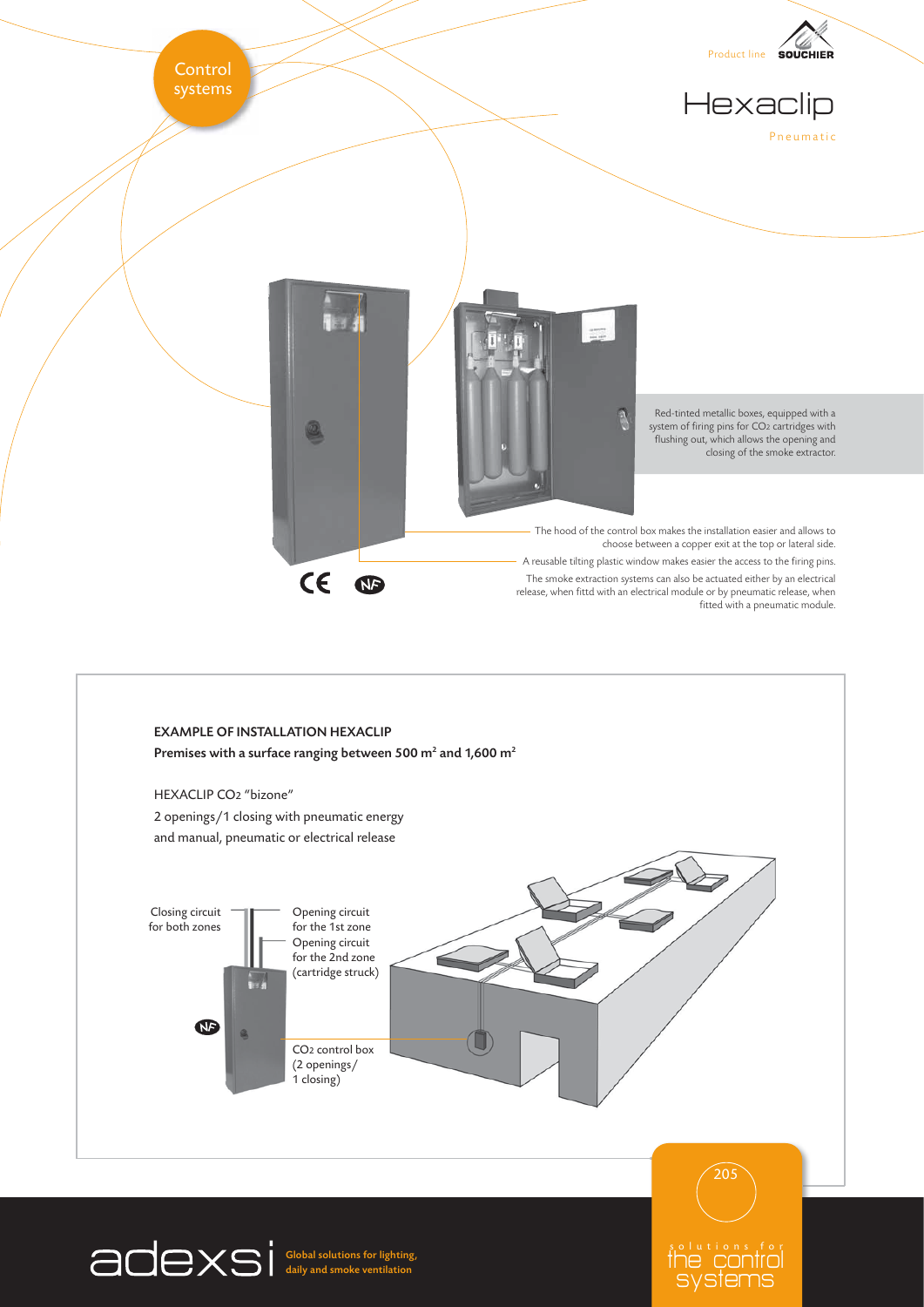# Hexaclip range

 $\Phi$ 

Pneumatic

ß.

## "Bizones" control box, 2 openings/1 closing

This system allows:

- The setting in safety of the smoke extractors, distributed into 2 identical zones within a same smoke zone, with a surface larger than 500 m<sup>2</sup>. .
	- These smoke extractors can be actuated by 2 distinct manual actions (1st and 2nd zone).
- The rearmement of the smoke extractors of each zone by a single manual action (closing).

| H06527-0 | 150 g  |
|----------|--------|
| H06528-0 | 300 g  |
| H06530-0 | 1000 g |



This system allows:

• The setting in safety of the smoke extractors for smoke zones with a surface larger than 500 m<sup>2</sup>. .

| H06507-0 | 150 g  |
|----------|--------|
| H06508-0 | 300 g  |
| H06510-0 | 1000 g |



### Control box, 1 opening/1 closing

This system allows:

- The setting in safety of the smoke extractors for smoke zones with a surface smaller or equal to 500 m<sup>2</sup>. .
- The rearmement of the smoke extractors of a smoke zone or building by a single manual action (closing).

| 150 g  |
|--------|
| 300 g  |
| 600 g  |
| 1000 g |
|        |





Global solutions for lighting, daily and smoke ventilation